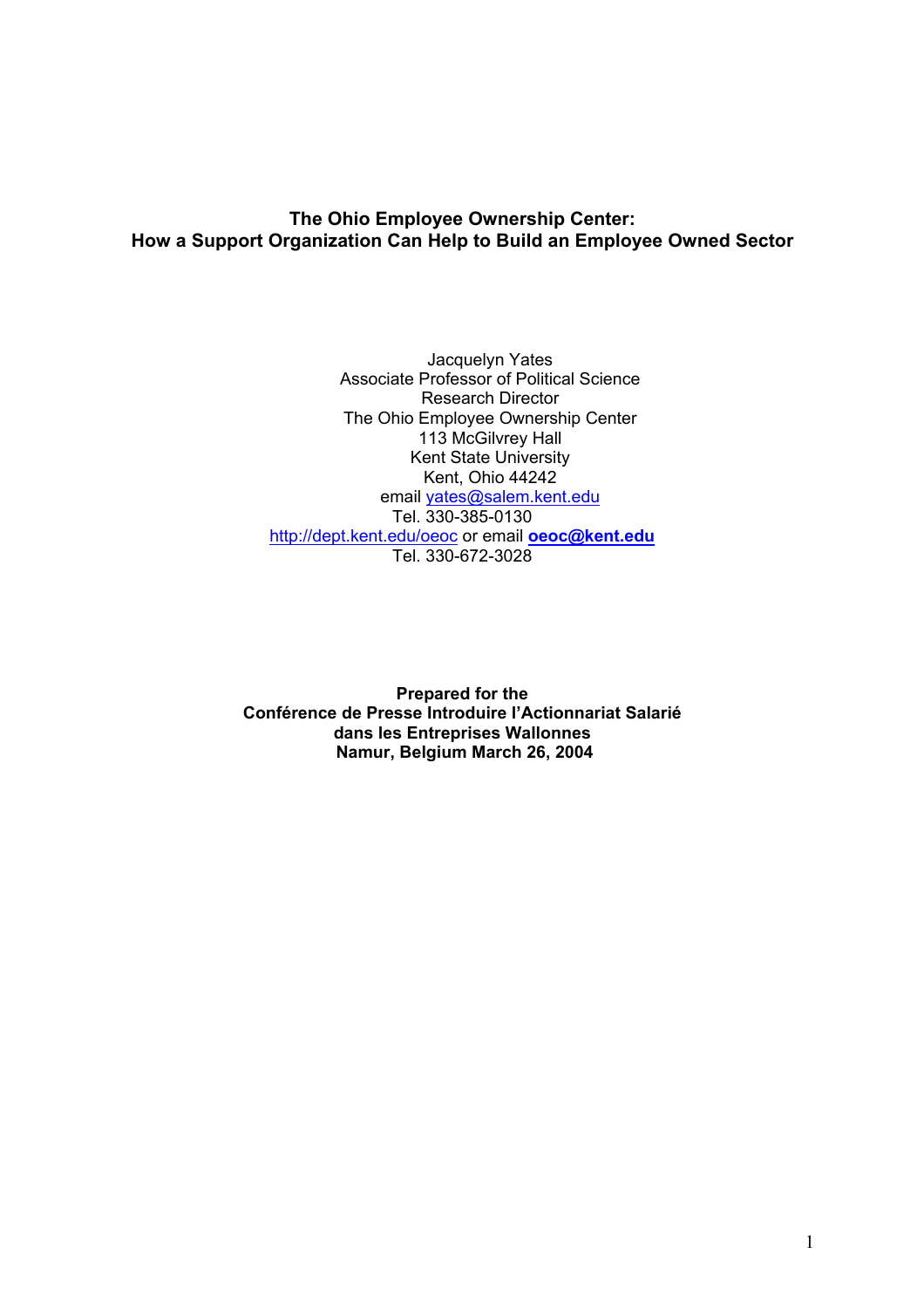The Ohio Employee Ownership Center (OEOC) was founded in 1987 as part of Ohio's commitment to economic development. Over the past 17 years, it has grown into a multifaceted support organization for employee ownership, offering a variety of programs to assist in the creation of new employee-owned companies and in improving the management of established companies. It has also established that employee ownership can be a major tool to anchor capital and jobs locally as part of an overall economic development strategy.

 Since 1987, the OEOC has worked with 463 employee and company groups, employing more than 84,000,<sup>1</sup> exploring whether employee ownership makes sense in each case; helped employees buy part or all of 69 of these companies, retaining or stabilizing 13,654 jobs; and helped employees create more than \$300 million in employee equity – stabilizing community employment, tax bases, and property values. These companies continue to create in excess of \$20 million in new employee equity annually in addition to cashing out retiring employees.

 The OEOC also works with a network of 61 employee-owned companies to provide a variety of training and organizational development services to improve their performance. Additionally, it provides a purchasing cooperative for these firms and administers a revolving loan fund to provide loans on favorable terms for expansion.

 This record of accomplishment is a testimony to what a modestly supported public sector program can do to help employees to help themselves.

### **The Ohio Employee Ownership Center Today**

 $\overline{a}$ 

Today the Ohio Employee Ownership Center's staff of nine assists employees and employers interested in employee buyouts, administers several state programs to promote employee ownership, provides training and advice for management and workers at employee-owned companies, circulates its semiannual newsletter to nearly 12,000 subscribers in Ohio and beyond, holds an annual conference on employee ownership with panels on subjects ranging from the latest management research to highly technical legal and financial long-term strategies for maintaining employee-ownership through more than one generation of worker-owners. The OEOC also conducts research on employee-owned companies, and most of its research and related research by others is available at no cost on the Internet, at http://cog.kent.edu or http://dept.kent.edu/oeoc. With the support of the Ford Foundation, it manages a worldwide discussion group on employee ownership that has connected practitioners, policy makers and academics around the world. Most recently, it has undertaken the management of an investment fund to provide financing for employee buyouts and expansion of existing employee-owned companies, and it is mentoring new employee ownership centers, such as the recently established Vermont Employee Ownership Center. The Center is able to provide training in any of its specialized functions, such as buyouts, organizational development and creating a network.

State programs in which the OEOC plays an administrative role include the Ohio Employee Assistance Program, the Ohio Preliminary Feasibility Study Grant Program and the Ohio Labor-Management Cooperation Program.

The Employee Ownership Assistance Program authorizes the Ohio Department of Development to provide information and preliminary technical assistance to individuals,

<sup>&</sup>lt;sup>1</sup> Ohio has a population of about 11 million and a workforce of about 5.5 million. It is significantly more dependent on manufacturing than the United States as a whole, particularly in the steel and automotive industries.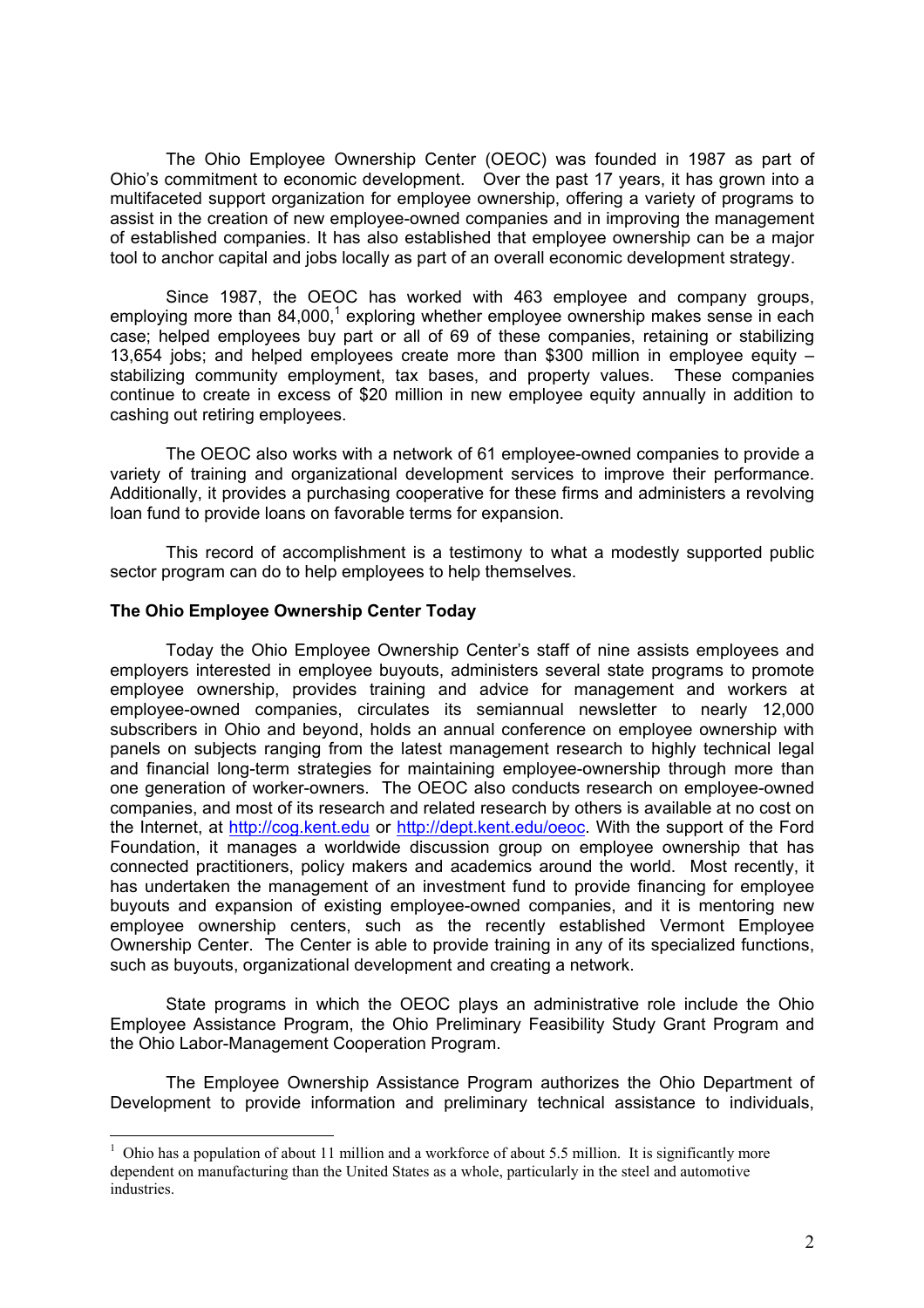companies and organizations promoting the establishment and successful operation of employee-owned firms in Ohio. The Ohio Employee Ownership Center is the state's agent to fulfill that mandate. The Program was first enacted in 1988, and reauthorized in 1994 and 2000 by unanimous vote of the Ohio legislature. It has enjoyed strong support from Ohio governors of both major political parties.

In his message to the  $17<sup>th</sup>$  Annual Ohio Employee Ownership Conference in April 2003, Governor Taft noted, "Employee ownership and cooperative enterprises save jobs and companies, anchor capital, benefit local economies, create new wealth for employee owners and improve the lives of their families. As an economic development strategy, employeeowned companies are a positive influence to improve job security that also benefits the communities where they operate. Employee-owned companies also increase productivity and efficiency by enhancing employee motivation. They make Ohio's economy stronger."

The Ohio Employee Ownership Assistance Program also provides ownership succession strategizing for small business. Since 1996, the OEOC has coordinated the Business Owner Succession Planning Program in Northeast Ohio in partnership with the Greater Cleveland Growth Association and its Council of Smaller Enterprises (COSE), and, since 2003, also in partnership with the Corporate College of Cuyahoga Community College. The Succession Planning Program provides business owners with information they need to begin planning for their retirement, helping the owner to get fair value out of the business and take care of his/her family, while the business remains a viable Ohio employer. Sometimes the succession plan includes selling to the employees. Without planning for succession, many successful local businesses have been closed because the owner never got around to planning for retirement. To date, 444 owners of 353 small and medium-sized companies employing 28,500 workers have participated in this program.

The Ohio Employee Ownership Center also administers the Ohio Preliminary Feasibility Study Grant Program. First funded under the federal Job Training Partnership Act (JTPA), it is now part of the Workforce Investment Act's (WIA) provisions for displaced workers. Prefeasibility studies research the business and financing prospects for employees who are considering buying their firms. Without a large expense, they can indicate whether or not the business is fundamentally sound and it makes sense for employees to go ahead with efforts at a buyout. In 2002, ten prefeasibility studies were funded for employee and management efforts to explore using employee ownership to avert shutdown. These studies helped to retain 120 jobs. In 2003, seven studies were completed, helping to retain 144 jobs.

Ohio's program not only helps businesses make the transition to employee ownership, but continues to help afterwards as well. The OEOC provides some 4,000 hours of leadership training per year to employee-owners, as follow-up to encourage the long-term success of the new company. It offers training and education for every employee-owner, from the CEO to the rank-and-file worker.

As Karen Conrad, Manager of the Office of Small Business in Ohio's Department of Development explained, "the OEOC encourages the development of cooperative, high performance workplace practices in employee-owned companies through training and organizational development. The OEOC is part of a statewide network of training organizations that work with clients to provide labor-management cooperation programming. The Ohio Labor-Management Cooperation Program (OLMCP) grantees provide workplace assessments; help in the establishment of high-performance work systems and offer assistance in improving labor and management cooperation."

"The program grantees provide cost-effective training and consultation to both private and public Ohio companies and organizations," added Conrad. "This has a significant impact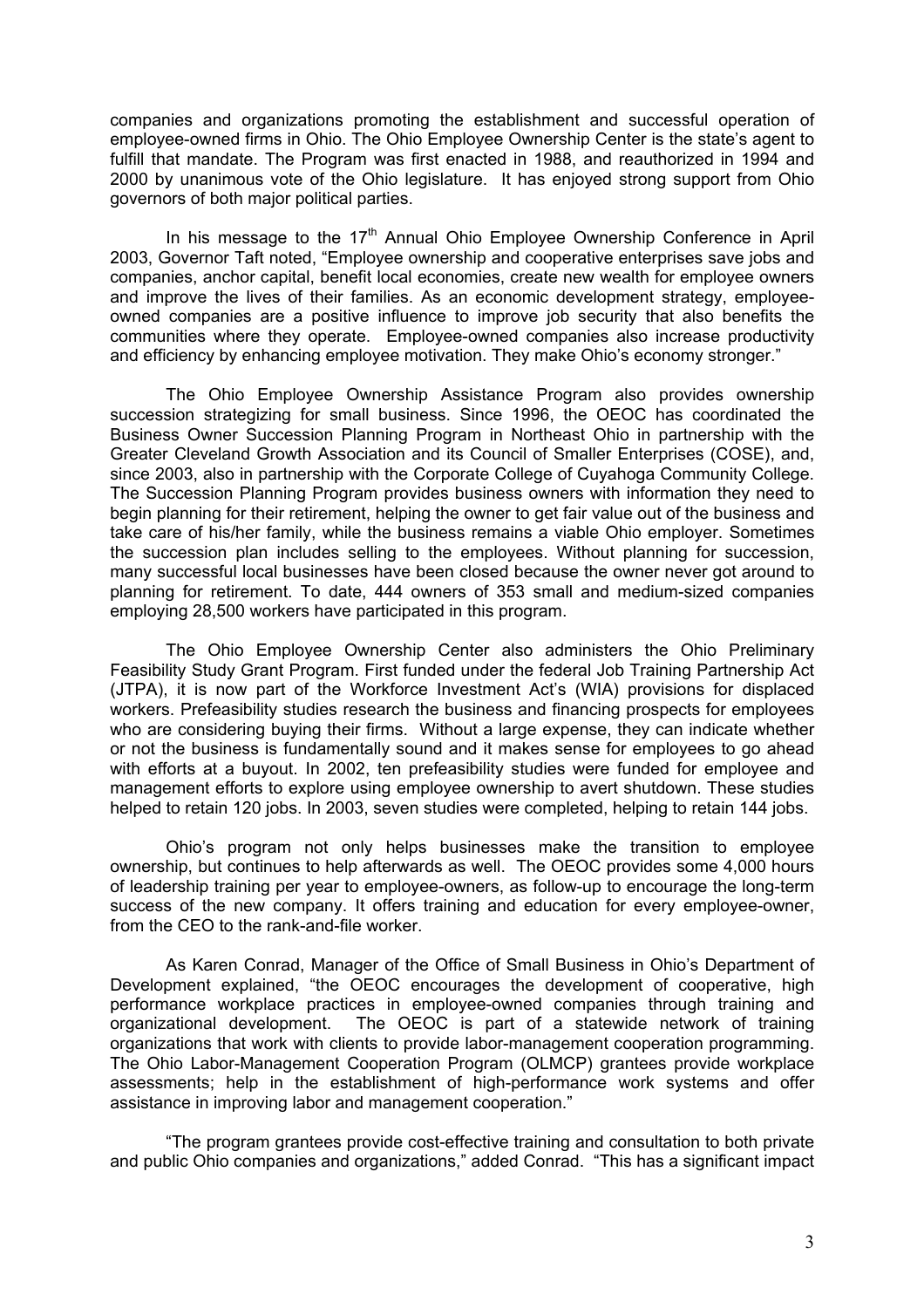on Ohio's industrial competitiveness. This proven effort helps to retain jobs and encourages expansion in Ohio."

Going beyond startup assistance and training, the spirit of collaboration extends to Ohio's Employee-Owned Network, which was created in 1989 when a dozen employeeowned companies asked the OEOC to create a process for ongoing inter-company collaboration. The Network now has more than 60 company members. It sponsors a yearround series of leadership development programs through which employee-owned companies explore effective management. The annual training curriculum is set in response to what member companies say they need. Many of the training sessions are offered on an annual basis, but there are always new topics in the curriculum as member companies encounter new challenges. Feedback from Network members indicates that the opportunity to exchange ideas with other employee-owners is especially valuable.

Companies in the Network generally perform better than other employee-owned companies and there is evidence that the Network plays a role in helping them to that achievement ("Company Networks Improve Performance," *Owners at Work* 12(2), Winter 2000-2001). As shown in the table below, Network members reported better operational performance after establishing their ESOP than did nonmembers, whether that performance is gauged by easily quantified measures like absenteeism or productivity or by qualitative measures like employee attitudes or labor-management cooperation. Network members were more than twice as likely as nonmembers to report improved profits compared to other firms in their industry, and they were more than twice as likely to report substantial gains in stock values.



Source: *Owners at Work* 12(2), Winter 2000-2001

It is possible that the Network members were inclined to participative management even before they established ESOPs and became employee-owned, but they did not report that they were in a 1992-93 survey of 167 Ohio ESOP companies. Before they became employee-owned, they reported management styles, operational performance and profits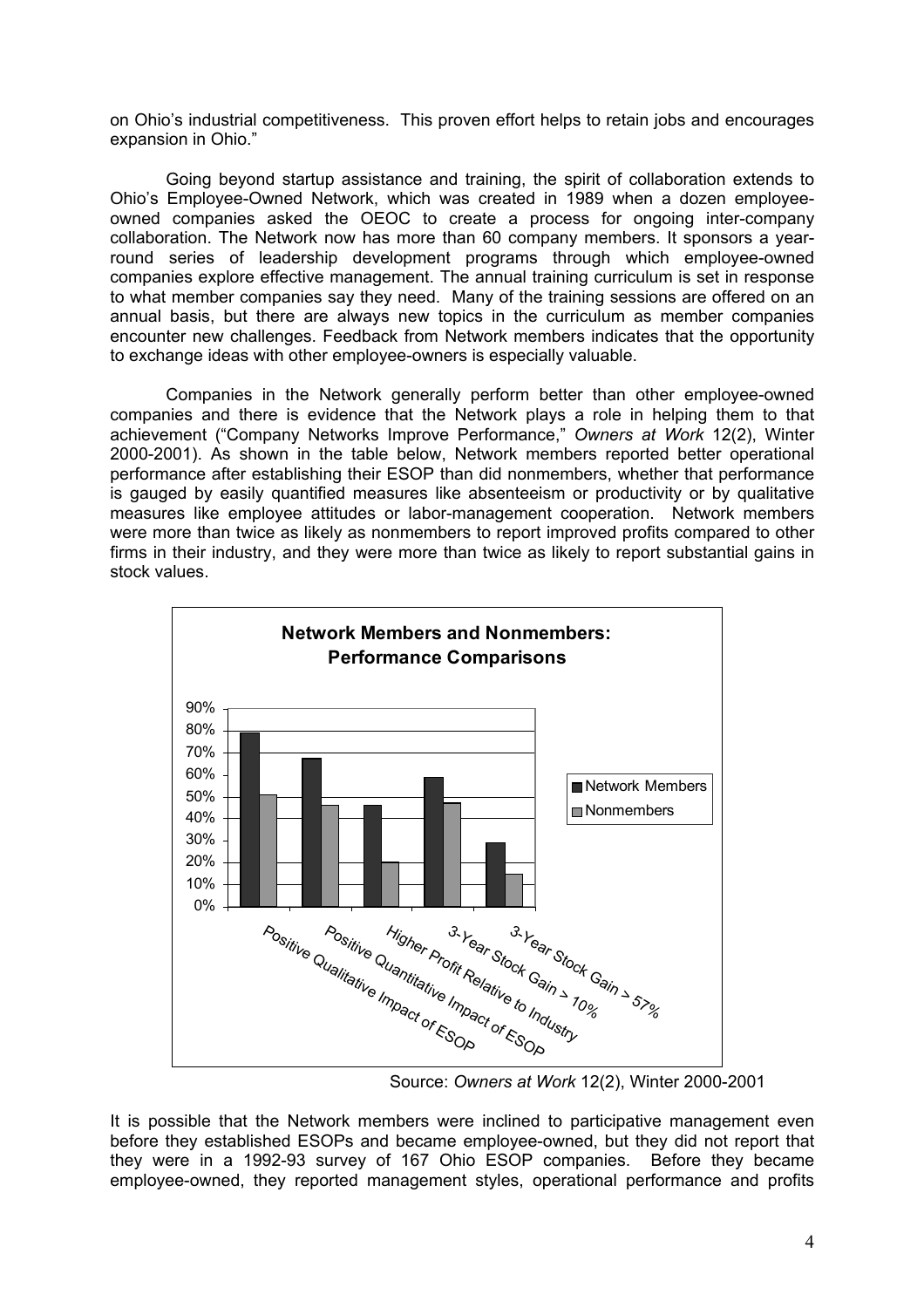much like other companies in their industry. Afterwards, however, they reported markedly more communication, training and participation and superior performance in operations and profits (John Logue and Jacquelyn Yates, *The Real World of Employee Ownership* (Ithaca, NY: Cornell University Press, 2001), p. 168).

 The OEOC also maintains an active research and writing program. Its publications include major academic studies of the employee-owned sector in Ohio, as well as "how to do it" manuals for employee buyouts and ownership succession, and financial training manuals for employee owners. A publication list is available at the website.

## **Philosophy**

The OEOC's philosophy is that cooperative collaboration is the best way to achieve goals and benefits for all members of an organization. This is a philosophy neither of the left nor the right, but rather one that places the emphasis on taking practical actions to achieve shared goals.

"Employee ownership is one of those rare catalyzing ideas that really pulls the community together," OEOC Director John Logue explains, "because employee ownership is compatible with some of our most deeply felt American political views. As Americans, we tend to view ourselves, much as Thomas Jefferson viewed the country two centuries ago, as a nation of economically independent citizens, even though most of us are no longer farmers, craftsmen, and proprietors. Employee ownership is simply the modern version of Jefferson's vision, adapted to the economics of modern business corporations."

 The OEOC's mission states two overriding goals: (1) to broaden ownership among more Ohio employees, creating more employee wealth, and (2) to deepen that ownership through employee participation in decision making in the companies that they own.

## **Achievements**

As was mentioned in the introduction, since its founding, the OEOC has assisted 463 Ohio businesses and plants, employing 84,259 Ohio residents, in exploring whether employee ownership makes sense for them. Of these, 69 firms, employing 13,654, have implemented partial or complete employee ownership. Others have found buyers or implemented other strategies to keep business and jobs in Ohio. As Logue is quick to point out, Ohio's experience with employee stock ownership plans (ESOPs) demonstrates that direct employee ownership promotes reinvestment, job creation, and asset-building. "Data from Internal Revenue Form 5500 Pension Reports indicate that over \$300 million dollars in employee assets have been created," according to Logue, "and since the program started, no employee-owned company in Ohio has pulled up stakes and moved to a lower-wage state or country."

The state of Ohio has played a key role in supporting and encouraging the center. "The State of Ohio is one of only a handful of states that had the vision and the commitment to help fund the work of a statewide employee ownership assistance program," explained Karen Conrad,. "Since 1987 the Ohio Employee Ownership Center at Kent State has provided high quality assistance to promote the establishment and successful operation of employee-owned companies in Ohio."

Employee ownership policy delivery has developed in Ohio as a public-private partnership between the Ohio Department of Development – the state executive branch department devoted to economic development, a public university, private foundations and the most committed employee owned companies. This partnership has proven to be very cost effective for the state. In 2002, the cost per job retained, created, or stabilized through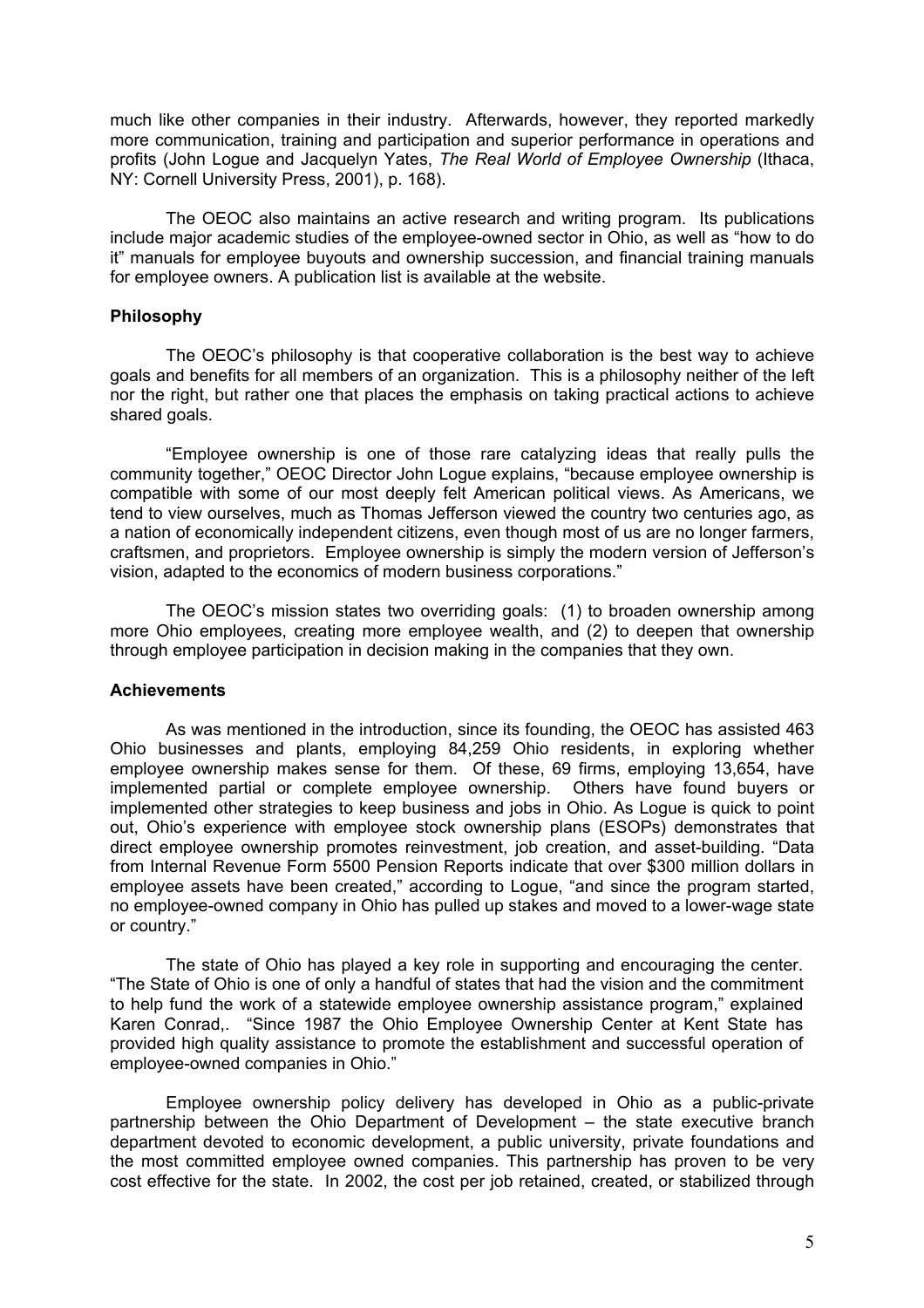Ohio's Employee Ownership Assistance Program was \$423 per job in Department of Development funds. In other states, tax breaks and other incentives to business for job creation have amounted to \$250,000 or more per job created.

In the most recent fiscal year (2003),

- The OEOC provided technical assistance to 26 companies and employee groups investigating employee ownership; these employed 2720.
- Five companies that the OEOC worked with became employee owned in FY03, creating 395 new employee owners.
- 28 projects were screened for the Ohio Preliminary Feasibility Study program for the Department of Job and Family Services, resulting in 7 grants approved and 7 studies completed. One company was purchased by an outside buyer and kept open; two are in the process of becoming employee owned. The program helped stabilize or retain 144 iobs.
- The OEOC did in-company training for 290 employees in 4 employee-owned companies.
- The 60 member companies of Ohio's Employee-Owned Network sent 414 employees to take part in 21 days of joint Network programming.
- The magazine, *Owners at Work,* increased circulation from 10,000 to almost 12,000.
- The 17th annual Ohio Employee Ownership Conference, held April 10, 2003, attracted 325 participants. It is the largest state employee ownership meeting in the country.
- Forty-seven owners from 41 companies employing 1792 people attended Succession Planning Program seminars in Greater Cleveland. One in five expressed an interest in exploring employee ownership as an ownership succession strategy.

A preliminary study to quantify the wealth creation effect of the work of the OEOC estimated that the companies helped by the OEOC to become employee owned created more than \$300 million in employee wealth between 1987 and 2001 and that this total grows annually by more than \$20 million in new wealth for worker owners. (The total wealth figure does not include equity which retirees cashed out over the period.) A more detailed study to determine the accuracy of this phenomenon is underway.The OEOC continues to undertake new initiatives which may impact the future economic landscape. Three began in FY03:

- A purchasing co-op was established for the 60 member companies of Ohio's Employee-Owned Network. It pools buying power so that companies can buy business services at rates far below standard market rates.
- In September 2002, ComDoc CEO (and OEOC Executive Committee member) Riley Lochridge initiated a series of Network CEO and CFO dinners to build a stronger community among the top managers of Ohio employee-owned companies and to help the Network expand its membership.
- In May 2003, with the Ohio AFL-CIO, the OEOC co-hosted a successful state-wide "Working Capital" conference on establishing a labor-sponsored investment fund that would pool pension fund dollars to reinvest in the local economy. The goal is to refocus pension fund investment on growing locally owned and operated businesses that create jobs and anchor capital in workers' and pensioners' communities.

While 90% of OEOC work is in Ohio, here are a pair of national and international highlights.

• The National Steel/Aluminum Retention Initiative (NSARI), which OEOC coordinates for the U.S. Department of Labor, worked with 16 buyout groups, firms, and plants with 2974 employees. (OEOC partners in this national effort are Steel Valley Authority in Pennsylvania, the ICA Group in New England, the Center for Labor and Community Research in Chicago, and the Business Retention and Expansion Program of the Washington Department of Commerce.) Two-hundred-sixty-five threatened jobs were retained in five of these companies.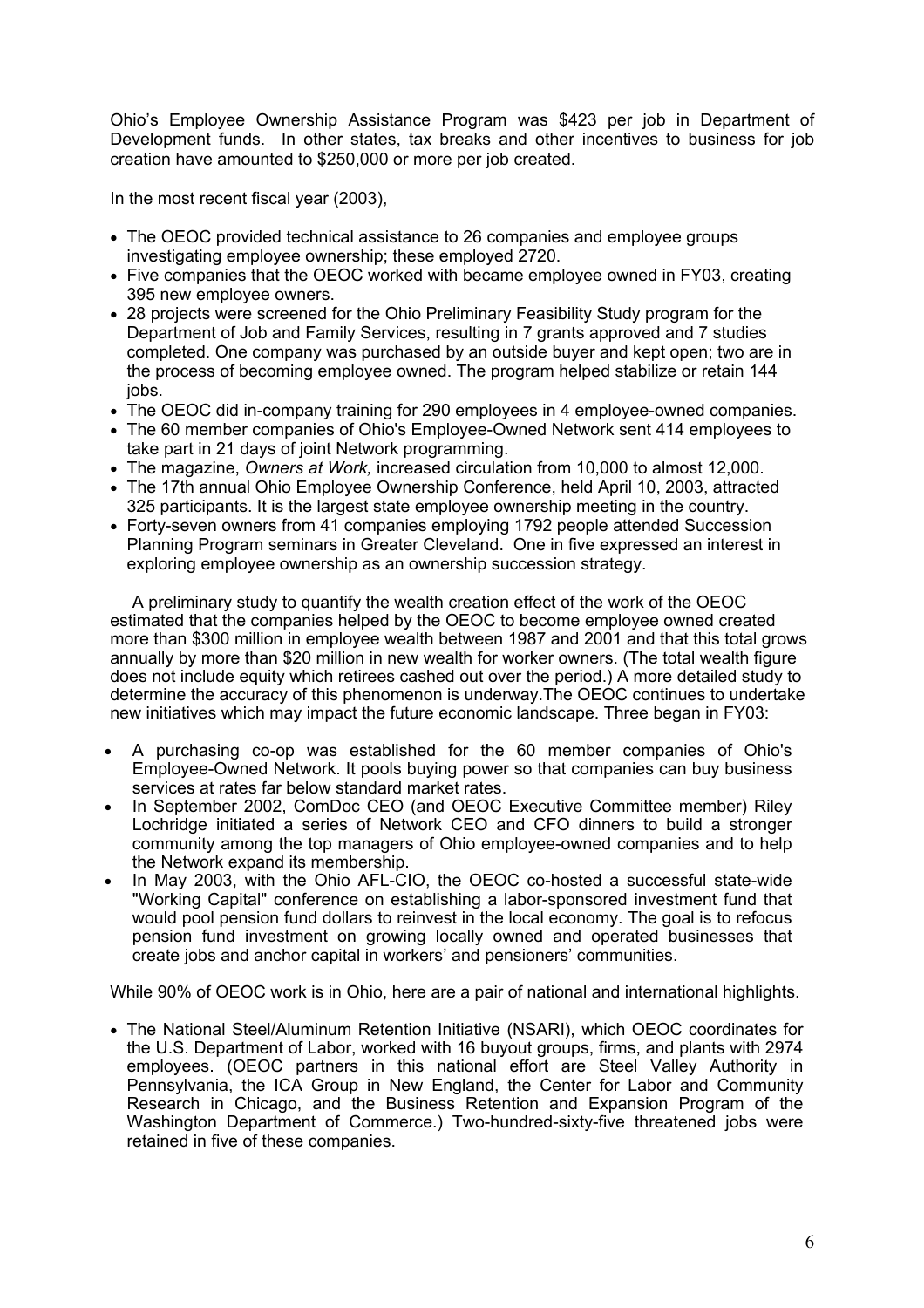• The Capital Ownership Group, staffed with Deborah Olson, held a very successful 3-day international conference in Washington in October 2002 with 125 participants from all over the world. As of 6/30/03, the COG website (http://cog.kent.edu), had received over 2 million hits from people in 152 countries. By the last quarter of FY03, it was averaging 120,000 hits per month. This reflects real international interest in employee ownership.

## **Economic Impact of the OEOC**

Research indicates that a support organization can increase the number of employee-owned companies and their economic vitality. As far as we can estimate, the existence of the Ohio Employee Ownership Center has increased the number of employeeowned companies in Ohio by roughly 65% relative to the national average. While Ohio ranks  $7<sup>th</sup>$  in population in the United States, and 25<sup>th</sup> in per capita income, it appears to rank 5th in number of employee-owned firms. It is tied with New York for the number of employee owned firms, even though its economy is but a fraction of New York's.

*State return on investment.* Direct job retention numbers have already been cited. Payroll taxes to the state of Ohio paid by companies assisted by the OEOC approximate \$5,000,000 annually, and another \$2,000,000 goes to municipalities – not a bad return on an annual investment of about \$100,000 by the state in the program.

*Wealth creation for employees.* Most employee ownership in the United States takes the form of stock held in pension plans. Of the 69 companies assisted by the OEOC from 7/31/87 to 12/31/03, 44 companies, employing 4831, reported \$123 million in pension values, or more than \$25,000 per worker as of the end of their 2001 reporting year. Three other employee-owned companies had been sold to outside investors, returning \$165 million to their 4750 employee-owners, or almost \$35,000 per employee. Employee equity in two other plans involving 335 employees were sold privately to other owners and the value returned to the employees is not known. Three companies were troubled when sold, and returned some value to their 835 employee-owners, estimated at a minimum of \$5 million (at least \$6,000 per employee). Other companies aided by the OEOC are directly owned and closely held by their employees, so that their value is not reported in pension statistics. And some companies receiving OEOC aid are too new to be reported in the 2003 data or to have contributed much to the pension plan.

In addition to being a cost-effective economic development strategy for job retention, creation, and stabilization in Ohio, employee ownership yields long-term economic benefits for the state in four additional areas: (1) employee-owned firms reinvest in capital improvements in existing facilities at a higher rate than other firms; (2) employee-owned firms reinvest in their human capital at a higher level than is common in our region; (3) employeeowned firms have a higher economic multiplier effect in their communities through higher levels of home ownership, purchases of consumer durables, and higher retirement benefits; and (4) employee-owned firms create significant assets for Ohio families. The thousands of Ohio employees who have become owners in collaboration with the OEOC are building an estimated \$20,000,000 annually in additional assets through their ESOP plans. That is locally anchored capital that helps solidify the economic base of Ohio communities.

Ohio's Employee-Owned Network also seems to play a role in company performance. Data collected in 1992-1993 show that Network firms reported greater improvements in operational performance after adopting an ESOP than did firms that were not members of the Network. Network members were also more likely to report higher profits relative to their industry after adopting the ESOP, and their stock gains over the three years prior to the survey were greater than ESOP companies that were not Network members. (See graph on page 5.)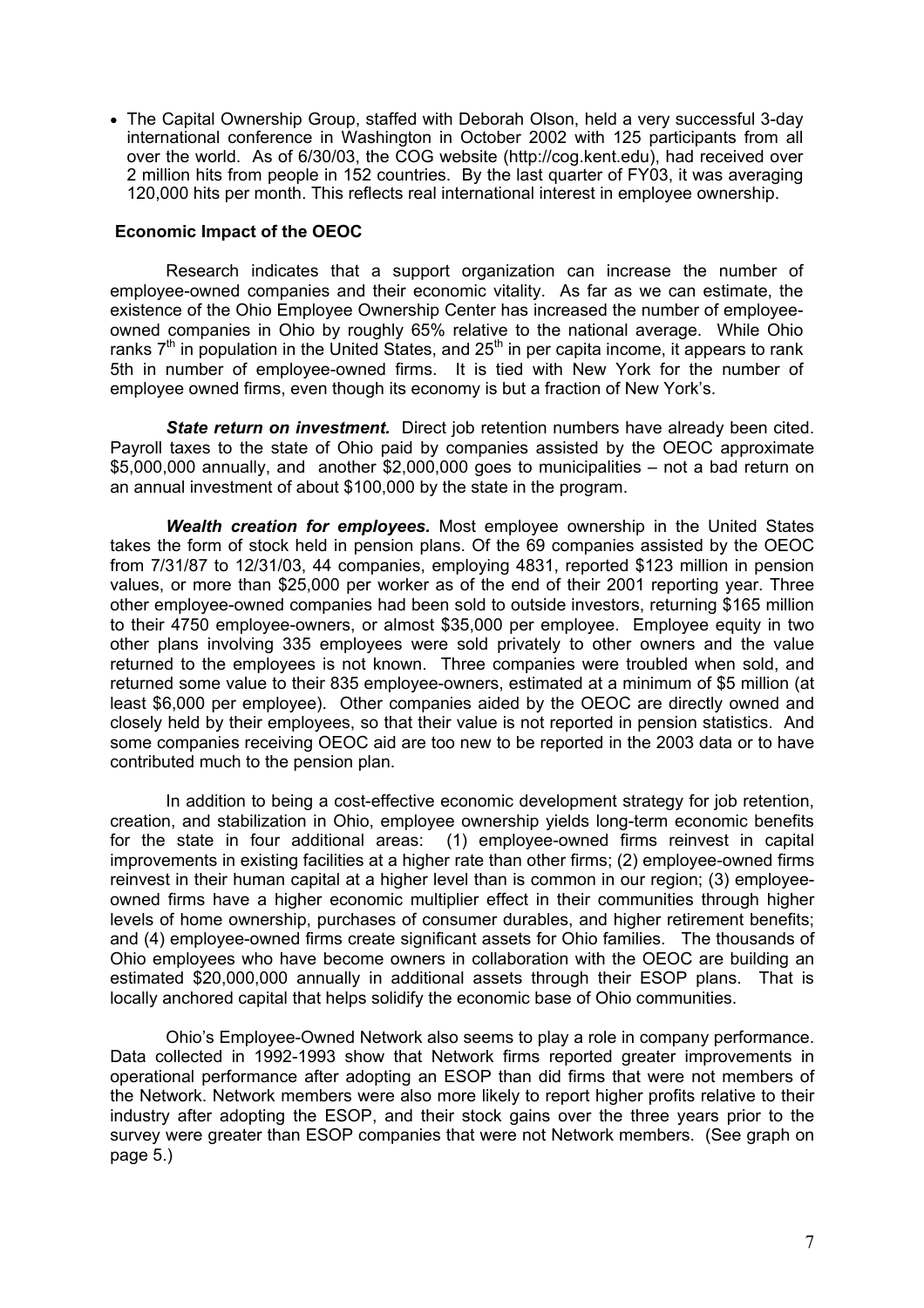The same survey suggests that the apparent impact of the Network arose from the fact that Network members adopted a more participatory management style after they became ESOPs, while the non-Network members had changed little. Before the ESOP was established, the Network members looked much like the non-Network members in terms of using training, communication and participation to manage their companies. After the ESOP, however, the Network member companies reported substantial changes in all three areas, while the non-Network firms reported only a little change. Of course, it is impossible to be certain that the effect was generated by participation in the Network. Since the Network emphasizes and enables changes in management style, the companies that join it may be predisposed in that direction and perhaps they would have adopted more a more participatory style in the absence of the Network, and perhaps they would have benefited even without the Network.

Another kind of economic impact is the tendency for employee-owned companies to increase their share of ownership in their companies over time. It is not known if similar patterns occur among all Ohio's employee-owned companies, but it is the case among companies in Ohio's Employee Owned Network. One reason for this may be that in closelyheld companies (which are the most numerous employee-owned companies), owners often want to see how employee ownership succeeds before they sell a controlling interest to employees. To receive tax benefits under U.S. law, the owner must transfer at least 30% of the company to the employees (Internal Revenue Service Section 1042). Many owners prefer to sell the minimum initially, so that they will retain control of the company should the transfer to the employees create significant problems. However, if all goes well, they may then willingly allow the employees to purchase majority ownership. From 2001 to 2002, eight companies of the 52 in Ohio's Employee-Owned Network increased their ESOP ownership, with the mean ownership percentage rising from 55% to 71%. This affected 1842 employee owners. (Twenty-two Network companies were already 100% employee owned in 2001, so an increase was not possible.) In 1998 -- the first year for which data is available, 16 of 52 Network member companies increased their employee ownership percentage from an average of 45% to an average of 69%. These changes affected 3089 employee owners. (Thirteen Network members were already 100% employee owned in 1998.)

The value of closely held company stock is not publicly available. We have accurate information, however, from our 1985-86 and 1992-93 surveys. Average median change in stock value over the previous two years was + 7.5% annually in 1985-86 and, over the previous three years, was + 7% annually in 1992-93 survey.

### **History of the OEOC**

 $\overline{a}$ 

Ohio's interest in employee ownership was sparked by several local efforts to save jobs during the late 1970s and 1980s. The first such effort, the Youngstown Ecumenical Coalition, brought together steelworkers, religious leaders and other community leaders in an attempt to save the Youngstown Sheet and Tube and US Steel works by using an ESOP to purchase the mills. Although that effort ultimately failed, the efforts of the Ecumenical Council showed that there was interest in using employee ownership as a financial tool to avoid plant shutdowns. OEOC director and political science professor John Logue of Kent State University was part of that first effort.

The spirit of cooperation set by Ecumenical Coalition convener Bishop James Malone<sup>2</sup>, of the Catholic Diocese of Youngstown, demonstrated a collaborative style of leadership among labor, community and church that Logue saw as an inspiring and effective

 $2^2$  Bishop Malone chaired the National Conference of Catholic Bishops when it issued its pastoral letter

<sup>&</sup>quot;Economic Justice for All" (1987) which strongly endorsed employee ownership. Bishop Malone was a founding member of the OEOC's board.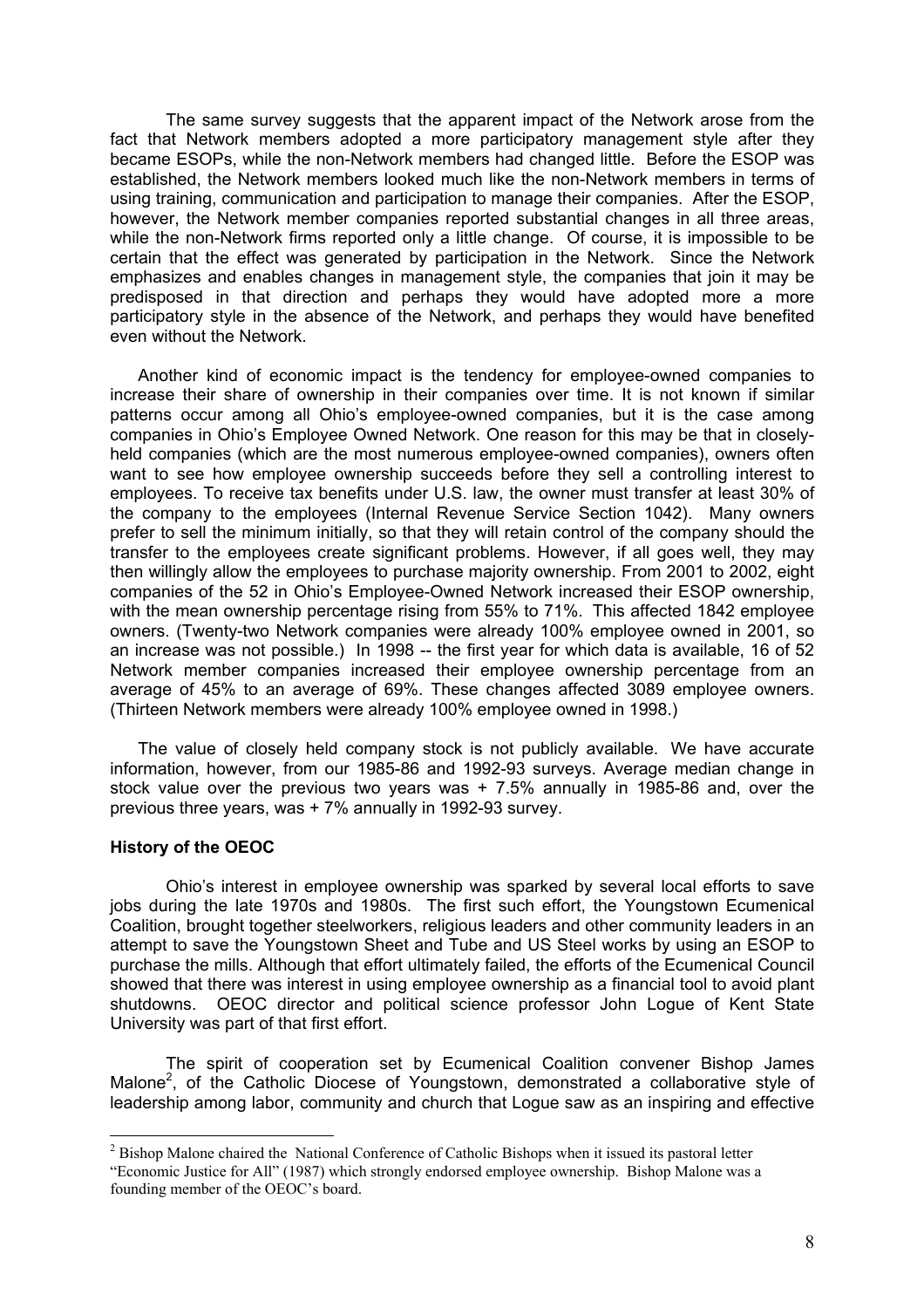approach for exploring the potential of employee ownership. He envisioned a center that could serve as a catalyst in building collaborative relationships among diverse groups, bringing together rank-and-file employees, business owners, local economic development officials, unions, trade associations, and citizen groups in order to build coalitions as sources of power, channels of influence, and new opportunities for action.

"One of the things that always impresses me is how many natural, unsung leaders there are in any employee group," Logue says. "Even if these leaders have never held any institutional leadership position, they're willing to step up to the plate on behalf of their fellow employees."

After his experience with the Ecumenical Coalition, Logue set up the Employee Ownership Project in 1984, and subsequently with the financial help of the Cleveland Foundation and the Gund Foundation, two local private foundations, began educating others in Ohio about employee ownership as a job retention and job creation strategy. His essay, "Toward a Model State Program to Encourage Employee Ownership," won a prize from the Upjohn Institute for Employment Research in 1985. It created the "roadmap" for the establishment of the Ohio Employee Ownership Center.

"There are no panaceas for America's employment problems," wrote Logue in his 1985 essay, "neither high tech nor a growing service sector can provide an adequate number of well-paid jobs. The most promising route is to reduce the current rate of job loss. Employeeowned firms, whether wholly or partially owned by their employees, place a higher priority on job security than conventional firms do. Employee owners, by definition, are interested in job retention and equity formation in the plants in which they work. Their time perspective can be measured in years, perhaps decades, rather than quarters. They reinvest in their communities."

For the first three years of its life, the Ohio Employee Ownership Center was "mentored" with support from the Michigan Employee Ownership Center. Michigan Center Executive Director Deborah Groban Olson provided the new Ohio center with advice, technical assistance, and initial materials for dissemination.

An important ingredient in the success of the OEOC is the support of Kent State University, which has provided a home for the center since its founding. Says KSU President Carol Cartwright, "The Ohio Employee Ownership Center is an important outreach initiative for Kent State. We are very proud to serve as home to a center that consistently gets results that change people's lives in direct and important ways."

The OEOC has survived when other state employee ownership centers have been defunded or merged into other departments, with shifts of mission and personnel. Of the eight state employee ownership centers that were created in the 1980s (Hawaii, Massachusetts, Michigan, New York, Ohio, Oregon, Pennsylvania and Washington), only the Ohio Center has endured as a standalone agency. The development of multiple funding sources and the public-private partnership probably accounts for its survival. The Center's funding sources are shown in the graph below.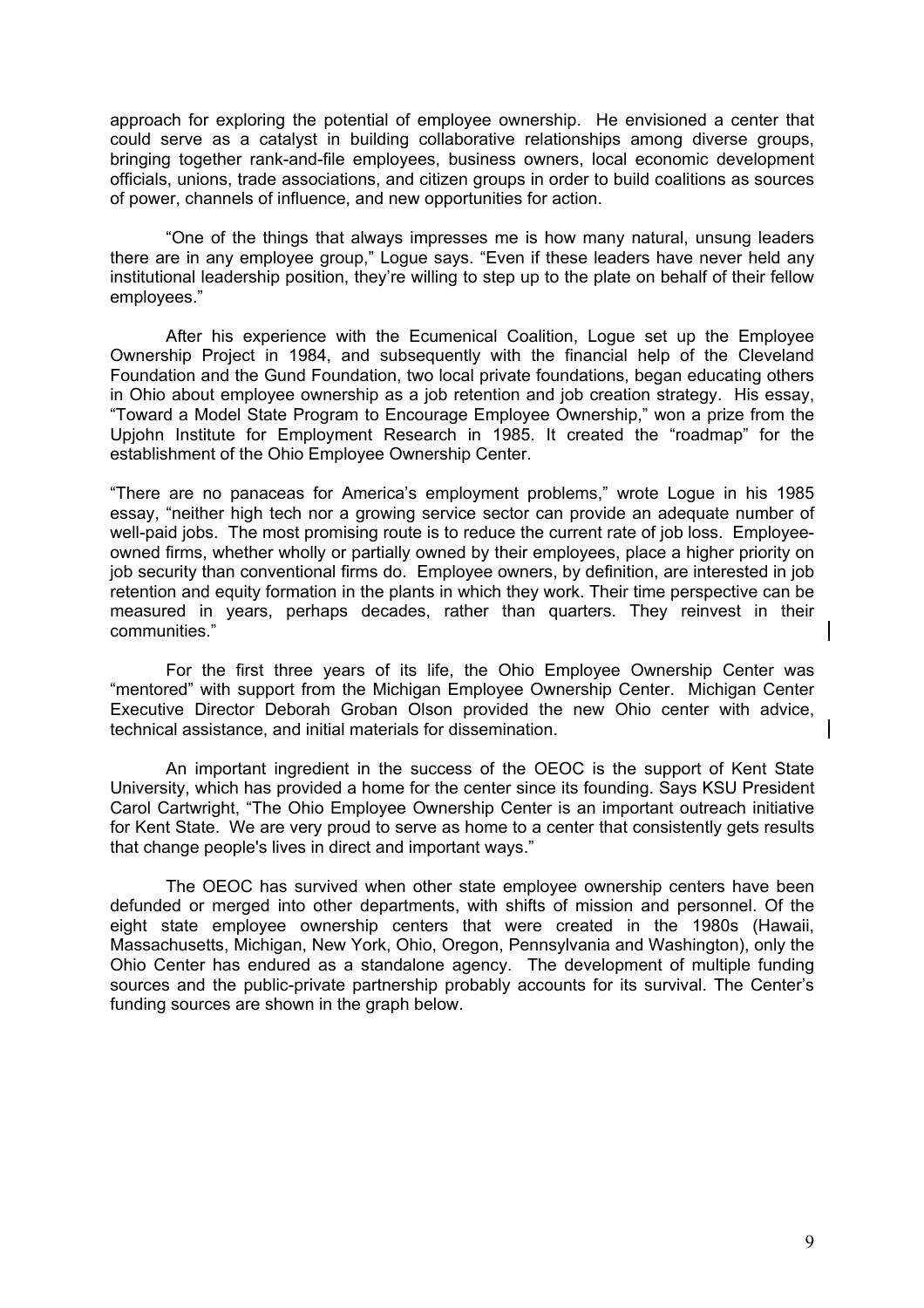## **Funding Sources for the Ohio Employee Ownership Center**



Source: Financial Report FY 2003 (July 1, 2002 - June 30, 2003)

#### **National Recognition**

In October 2003, John Logue and the Ohio Employee Ownership Center were recognized by the Ford Foundation, which awarded to Logue the Leadership in a Changing World Prize. Leadership in a Changing World is a program of the Ford Foundation in partnership with the Advocacy Institute in Washington, D.C. and the Robert F. Wagner Graduate School of Public Service at New York University. The program seeks to recognize, strengthen and support leaders and their organizations, and to highlight the importance of community leadership in improving people's lives. Leadership for a Changing World hopes to facilitate a new appreciation that leadership comes in many forms and from many different communities.

The seventeen 2003 awardees (of more than 1300 nominated) join 40 previous recipients. LCW provides financial and other support for their programs and leadership, and engages them as partners in ongoing research about leadership. The \$100,000 prize will help to advance the work of the OEOC, and an additional \$15,000 will accompany the prize to explore new learning opportunities for further organizational development.

 "These awards recognize the achievement of remarkable people, such as John Logue, working to bring positive social change to their communities and beyond," said Susan V. Berresford, President of the Ford Foundation. "John Logue is an exceptional leader who offers positive solutions," said Kathleen D. Sheekey, President and CEO of the Advocacy Institute. "Like the 17 other 2003 LCW award winners, he doesn't just point out what's wrong, he points to the kind of world in which we'd all like to live." Logue is the first LCW winner from Ohio since the award's inception roughly three and one-half years ago As a national awardee, he will participate in several leadership symposiums during 2003-2005 and also be part of a national media effort to communicate stories of the OEOC's efforts and the importance of employee ownership as an economic development and redevelopment strategy. Since the award was announced early last October, Logue has appeared as a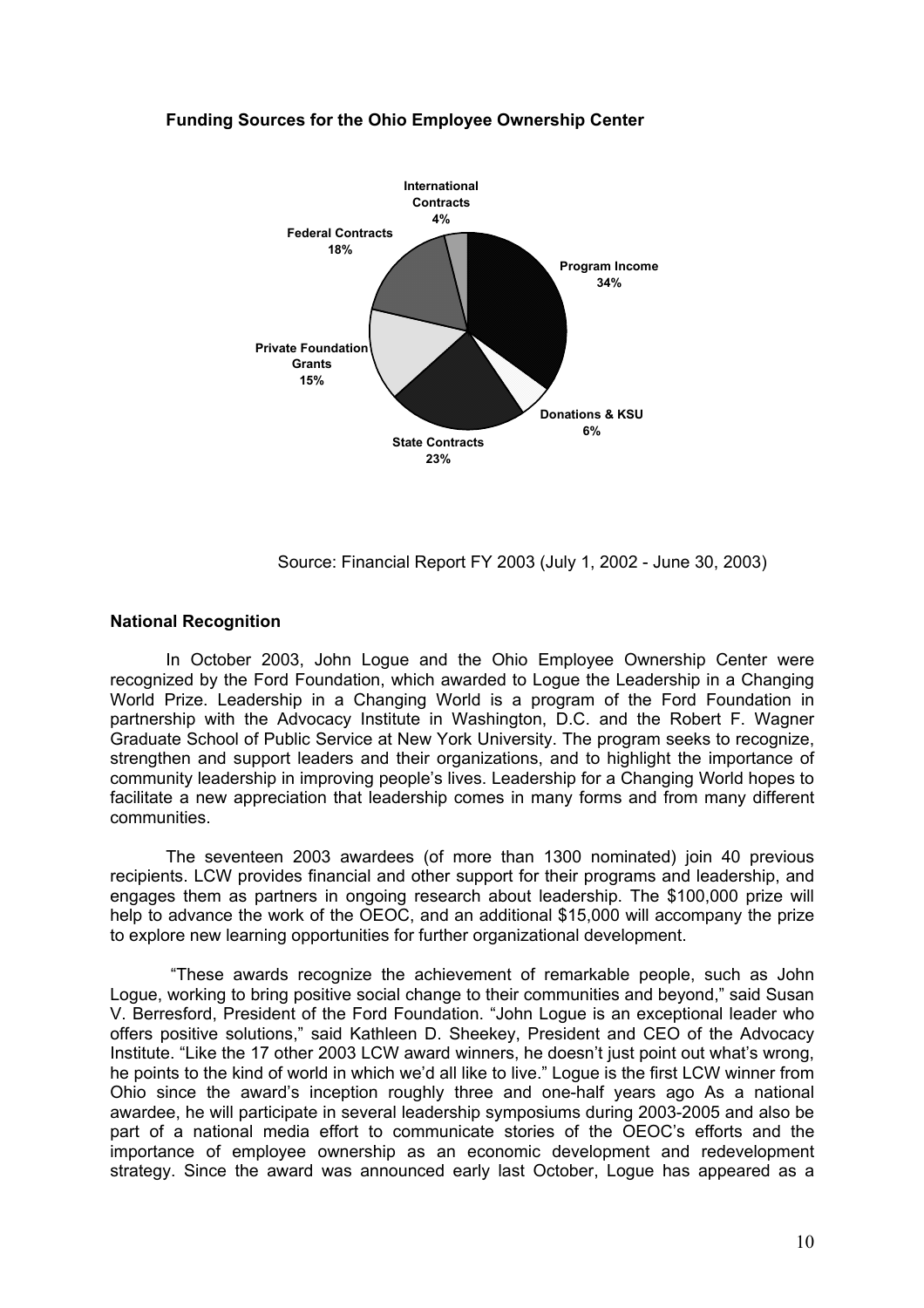guest on some 15 radio talk shows from New York to San Francisco and has appeared on LCW's "Leadership Talks" online interview. The LCW interview can be found at http://leadershipforchange.org/talks/logue.

To sum up, the record of the Ohio Employee Ownership Center demonstrates that even a small support center, working continuously over the years, can usefully assist in the development of sound employee-owned companies of all sizes and types. By assisting in buyouts and organizational development after the buyout, employee ownership centers strengthen national economies by helping working people to help themselves.

Logue writes, "\$20 million a year is a lot of wealth creation for ordinary people We obviously can't -- and shouldn't -- take credit for it. It's a result of employee owners' hard work every day -- and of the dramatic power of ownership of productive assets to produce additional wealth. What we can take credit for is helping them to help themselves."

Employee-owned businesses are anchored in their localities and states, and research from the state of Washington indicates that they are far more likely to do whatever is necessary to stay in business where they are, rather than move to another location. Staying in the locality, as Thad Williamson, David Imbroscio and Gar Alperovitz note (*Making a Place for Community: Local Democracy in a Global Era* [London: Routledge, 2002]), builds strong connections among people that strengthen democratic attitudes and practices, so the payoff is more than just economic.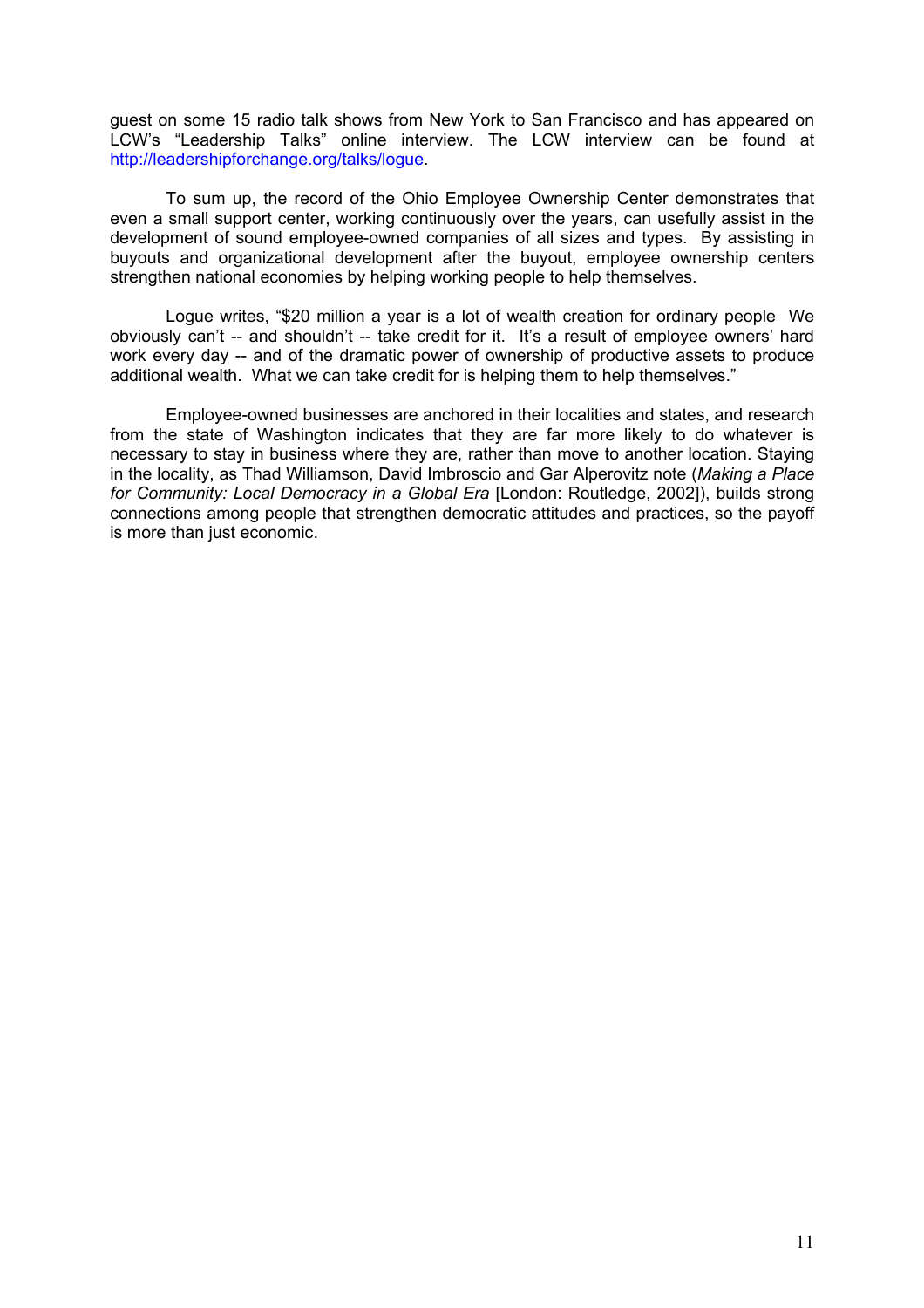# **Press Conference Presentation– The OEOC and buyouts**

# **SLIDE 1 – The OEOC**

For most of the 20th century, the state of Ohio, with a population of about 11 million and a workforce of about 5.5 million, has been an established industrial and manufacturing region producing diverse products and services, including steel and energy. It experienced substantial job losses in the 1980s, recovered somewhat in the 1990s, and has had additional loss of jobs in the steel and manufacturing sectors in recent years. In the past four years, it is estimated that Ohio has lost at least 240,000 jobs, or about 4% of total employment (Jon Honeck, Policy Matters Ohio, *International Trade and Job Loss in Ohio,*  February 2004). Many of these have been good-paying union jobs. About 10% of them were in just the two areas -- automotive and electrical manufacturing.

In the past, many workers who lost their jobs were able to find new employment, but typically at lower wages, with fewer benefits. Over the years, this reality has greatly diminished Ohio's economy. The Ohio Employee Ownership center was founded in 1987 to help with Ohio's economic development problems.

It was the sudden and unexpected closing of plants in the major steel center of Youngstown Ohio that catalyzed the birth of the center. Ever since it has maintained an office at Kent State University (NEXT SLIDE),

## **SLIDE 2 – McGilvrey Hall**

and today it has a staff of nine.

# **SLIDE 3 -- OEOC Staff**

Employee ownership has proved to be one means by which some jobs can be saved and some plant closings can be delayed or avoided. The director, Professor John Logue of the Political Science Department, has long argued that it is more effective to keep jobs that already exist than to lose them and try to develop completely new economic activities.

## **SLIDE 4 – Support Activities of the OEOC**

The support activities of the Ohio Employee Ownership Center include

First, Assisting employees and employers interested in buyouts, including

- casual telephone calls,
- referrals to legal and financial consultants,
- And offering succession planning programs to inform retiring owners of their options so businesses will not be lost. 444 owners of 353 businesses employing 28,500 people, have participated in this program since 1996.

Second, Administering prefeasibility study funds. These are state funds used to assist in investigating employee ownership. In 2002 and 2003, the OEOC approved 17 studies, which resulted in retaining 264 jobs.

Third, Administering Ohio's Employee-Owned Network, an association of employee-owned companies interested in improving their operations through more effective management. The Network began as 12 companies in 1989, and it now has 61 members. For the Network, the OEOC organizes an annual curriculum of employee training for all levels, from the CEOs to shop floor laborers. In fiscal year 2003, 414 employees participated in the training. New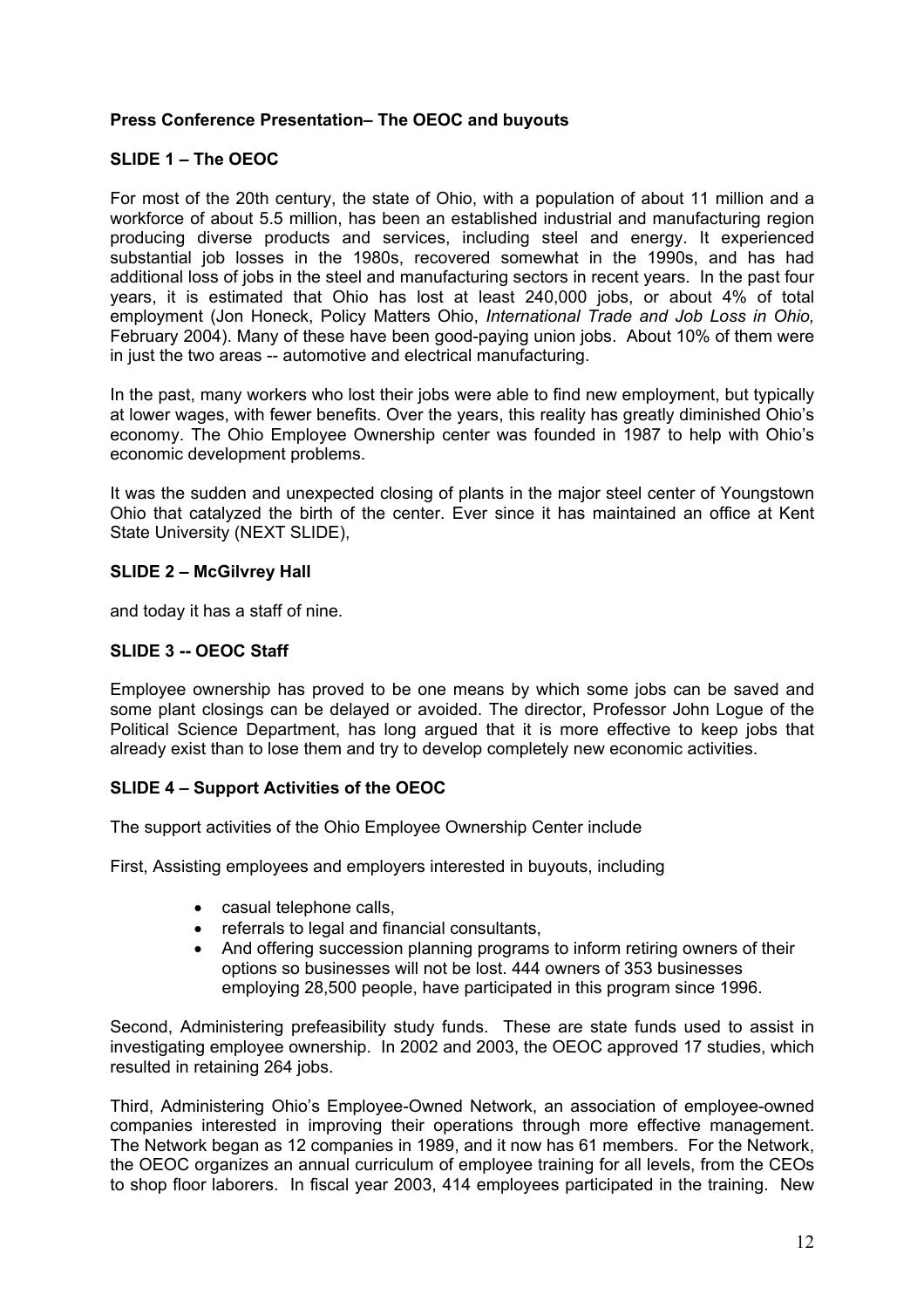for the Network this year is a purchasing cooperative which offers low prices on business services and purchases like office supplies, delivery service, and insurance.

Fourth, The OEOC provides training to improve participatory management in employeeowned companies generally.

Topics include education on conducting successful buyouts, basic education on business and financial statements, effective management of meetings for shopfloor employees, education on what employee ownership is and how an Employee Stock Ownership Plan is structured under U.S. law, and the latest updates on this law. The training can be done at company's own site, or several companies can send employees to a central meeting place arranged by the OEOC.

Since 1987, the OEOC has worked with 463 employee and company groups employing more than 84,000[1] in exploring whether employee ownership makes sense for them. It has helped employees to buy part or all of 69 of these companies, retaining or stabilizing 13,654 jobs, and it helped employees create more than \$300 million in equity they own – stabilizing community employment, tax bases, and property values. These companies continue to create in excess of \$20 million in new employee equity annually, in addition to cashing out retiring employees.

In addition to its direct work with companies, since 1989, the OEOC has published *Owners at Work, a* semiannual newsletter with a current circulation of almost 12,000. It also organizes an annual conference on employee ownership, which was attended by 325 employee owners last spring.

The OEOC also does research on the management and performance of employee-owned companies, some of which has been published by prestigious U.S. presses, like Cornell University Press and Praeger Press.

The OEOC manages the Capital Ownership Group, a worldwide discussion group of practitioners, policy makers and academics.

And finally, the OEOC has recently assumed management of the Commonwealth Revolving Loan Fund, a socially-conscious investment fund to provide financing for buyouts and expansion of existing employee owned companies. The Commonwealth Fund currently has assets of nearly half a million dollars, and plans to collaborate with other funds will allow the OEOC to loan up to \$500,000 to single borrowers.

## **SLIDE 5 – Types of Buyouts**

There are essentially two buyout scenarios. In the first, a retiring owner or partnership wants to sell the business. In the second, there are plans to close a company or sell it to a competitor who may close it or substantially cut jobs.

Buyout from a retiring owner is usually not pressured, and can take up to 12 years between first contact with the OEOC and sale of stock to employees (that's the record). In a 1992-93 study of all Ohio ESOPs, this was a major or minor reason for 70% of all buyouts.

The advantageous thing about employees buying companies from retiring owners is that they are generally buying profitable businesses, and heroic efforts and sacrifices are not necessary. In addition, the seller is likely to be friendly to the employees and offer benefits or concessions to help the sale succeed.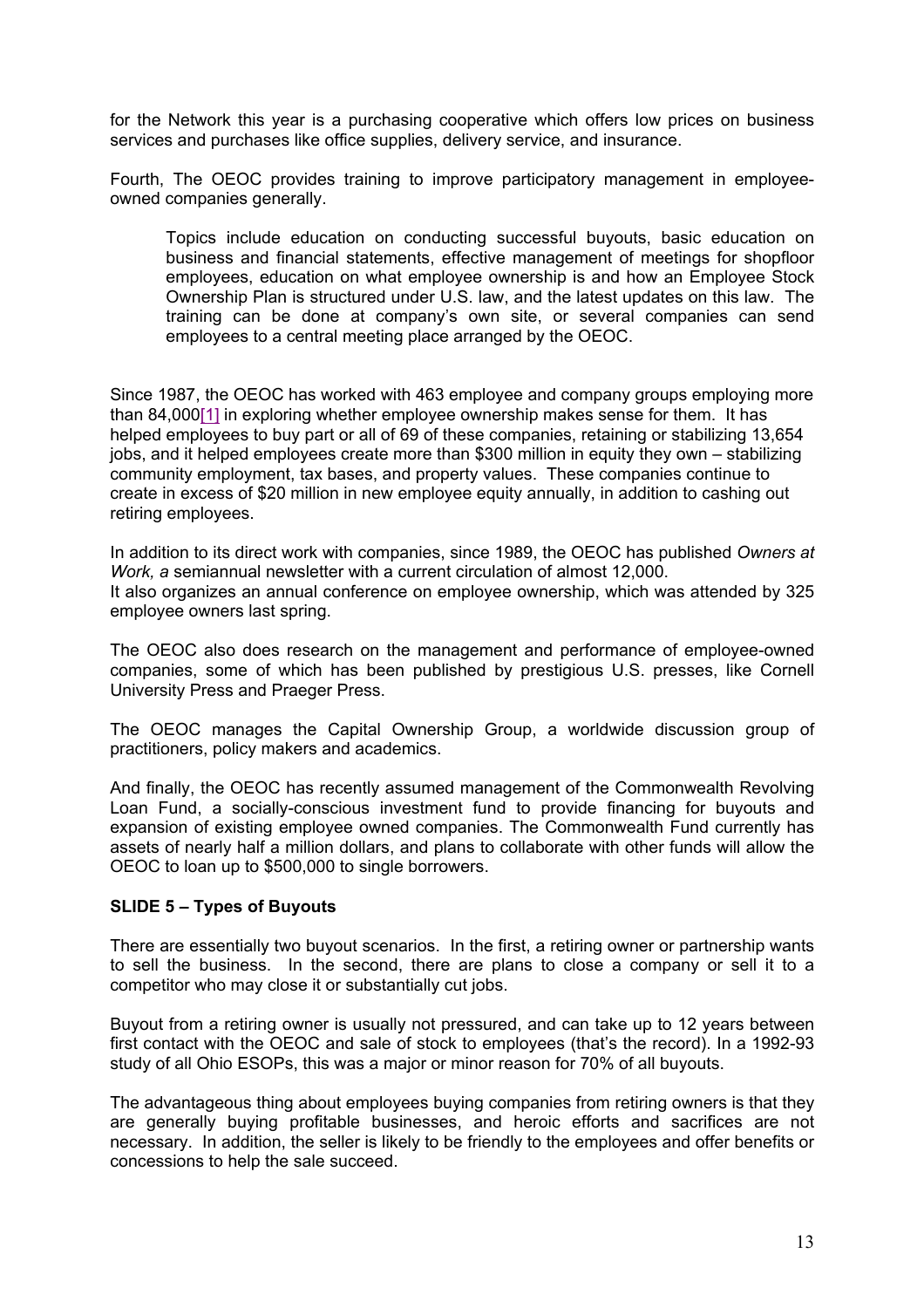Buyout to avert shutdown or sale is usually under pressure and is completed within a year. Companies bought in these conditions are more likely to be troubled by poor performance. Buyout to avert shutdown was a major or minor reason in 22% of buyouts in the last Ohio study.

In a shutdown situation, reluctance or resistance from the seller is more common. This can sometimes be overcome with the advice and participation of elected officials.

In the experience of OEOC staff, about half of buyouts from a friendly seller succeed, but only 5-10% from an unfriendly seller.

## **SLIDE 6 - Steps in a buyout**

The steps in both kinds of buyouts are basically the same, but things happen much faster when a shutdown is imminent or layoffs are expected.<sup>[1]</sup>

In either case, someone must propose the buyout – either the owners or the employees.

Education follows – first for the leaders of the buyout, and then for all interested employees. Attendance at these meetings is a good indicator of interest in the buyout. The meetings explain how a buyout can be done under state and national law, identify possible sources of financing, and discuss possible obstacles to a successful deal. OEOC staffers often attend these meetings to provide technical advice, but the leaders of the buyout should conduct the meeting.

If the buyout seems feasible on the face of it and is well supported, the employees may form a buyout association to search for funds, contract with legal and financial consultants who will prepare the feasibility study, and develop a management team.

A quick prefeasibility study by legal and financial consultants can clarify whether the owner is willing to sell, whether the company's past financial performance indicates that it would be a sound investment, whether there are banks and state agencies willing to lend funds or provide loan guarantees, who will be the new management team, and the prospects for the company's future success.

If the initial investigation is favorable, the buyout association may contract for a more extensive (and expensive) study. This may be done by the company's managers or by outside consultants, and typically costs between \$15,000 and \$50,000.

Drawing on information from the study, the buyout association can then develop a business plan explaining how it could operate the business at a profit.

Then come negotiations for the purchase. The feasibility study should provide a basis for establishing the price of the company and clarify how much debt the company can support, since repayment of any loan will have to come out of the company's profits. The actual negotiations can be lengthy and expensive.

Once a price is agreed, financing is arranged through potential lenders identified in the feasibility study, or from other sources, and the deal is closed as a contract between the seller and the buyers.

[1] For more information on the buyout process, see John Logue, et al, *Participatory Employee Ownership: How It Works* (Pittsburgh: Worker Ownership Institute, 1998), pp. 27- 62.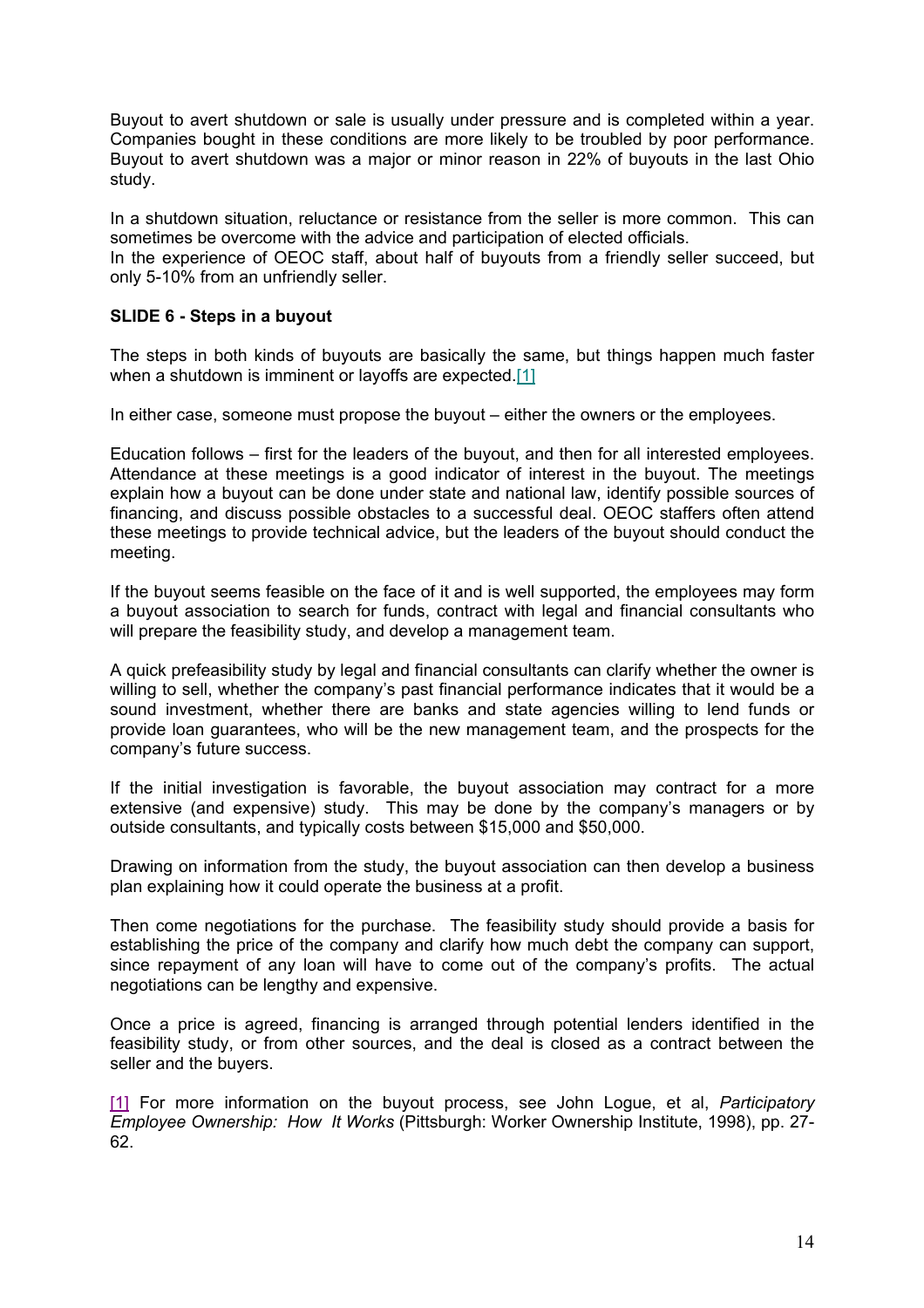## **SLIDE 7 – Companies Bought to Avert Shutdown**



This chart indicates that compared to other employee-owned companies in the study, companies bought to avert shutdown or job loss enjoyed somewhat greater positive changes after establishing employee ownership. They reported larger gains in performance on a set of easily measurable quantitative indicators like absenteeism, costs of production, customer service, productivity, profitability and turnover. And they reported larger gains in their profitability relative to other companies in their industry. However, they were far less likely to enjoy substantial increases in their stock value over the three years prior to the survey.

While not all buyouts to avert shutdown involve troubled companies, many do. Buyouts from willing sellers through succession planning typically have a far brighter economic outlook for the employees.